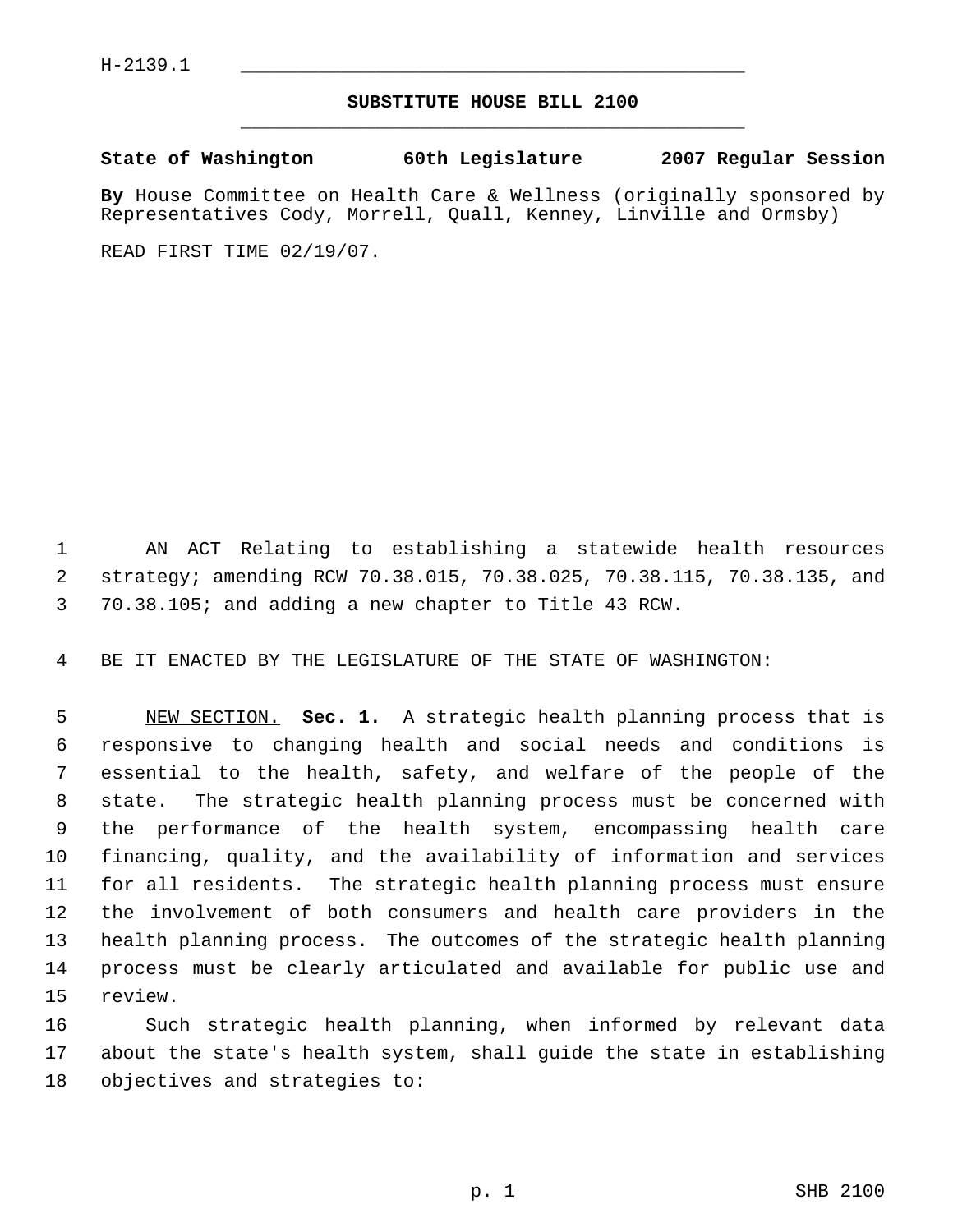(1) Promote, maintain, and assure the health of all citizens in the state;

 (2) Provide accessible health services through the maintenance of an adequate supply of health facilities and an adequate workforce;

 (3) Apply specific quality criteria and population health indicators;

(4) Recognize prevention as a high priority in health programs;

 (5) Address periodic priority issues including disaster planning, public health threats, and public safety dilemmas;

 (6) Coordinate efforts among state agencies including those tasked with facility, services, and professional provider licensing; state and federal reimbursement; health service utilization data systems; and other functions relevant to health planning;

 (7) Recognize the close interrelationship of health planning concerns and emphasize health care expenditure control, including cost-16 effectiveness and cost-benefit analysis;

(8) Integrate criteria for evidence-based medicine; and

 (9) Regularly evaluate the impact of capacity management on health service expenditures, access, quality, and innovation.

 NEW SECTION. **Sec. 2.** The definitions in this section apply throughout this chapter unless the context clearly requires otherwise.

 (1) "Commission" means the Washington health resource strategy commission.

 (2) "Health care provider" means an individual who holds a license issued by a disciplining authority identified in RCW 18.130.040 and who practices his or her profession in a health care facility or provides a health service.

 (3) "Health facility" or "facility" means hospices licensed under chapter 70.127 RCW, hospitals licensed under chapter 70.41 RCW, rural health care facilities as defined in RCW 70.175.020, psychiatric hospitals licensed under chapter 71.12 RCW, nursing homes licensed under chapter 18.51 RCW, community mental health centers licensed under chapter 71.05 or 71.24 RCW, kidney disease treatment centers, ambulatory diagnostic, treatment, or surgical facilities, drug and alcohol treatment facilities licensed under chapter 70.96A RCW, and home health agencies licensed under chapter 70.127 RCW, and includes such facilities if owned and operated by a political subdivision,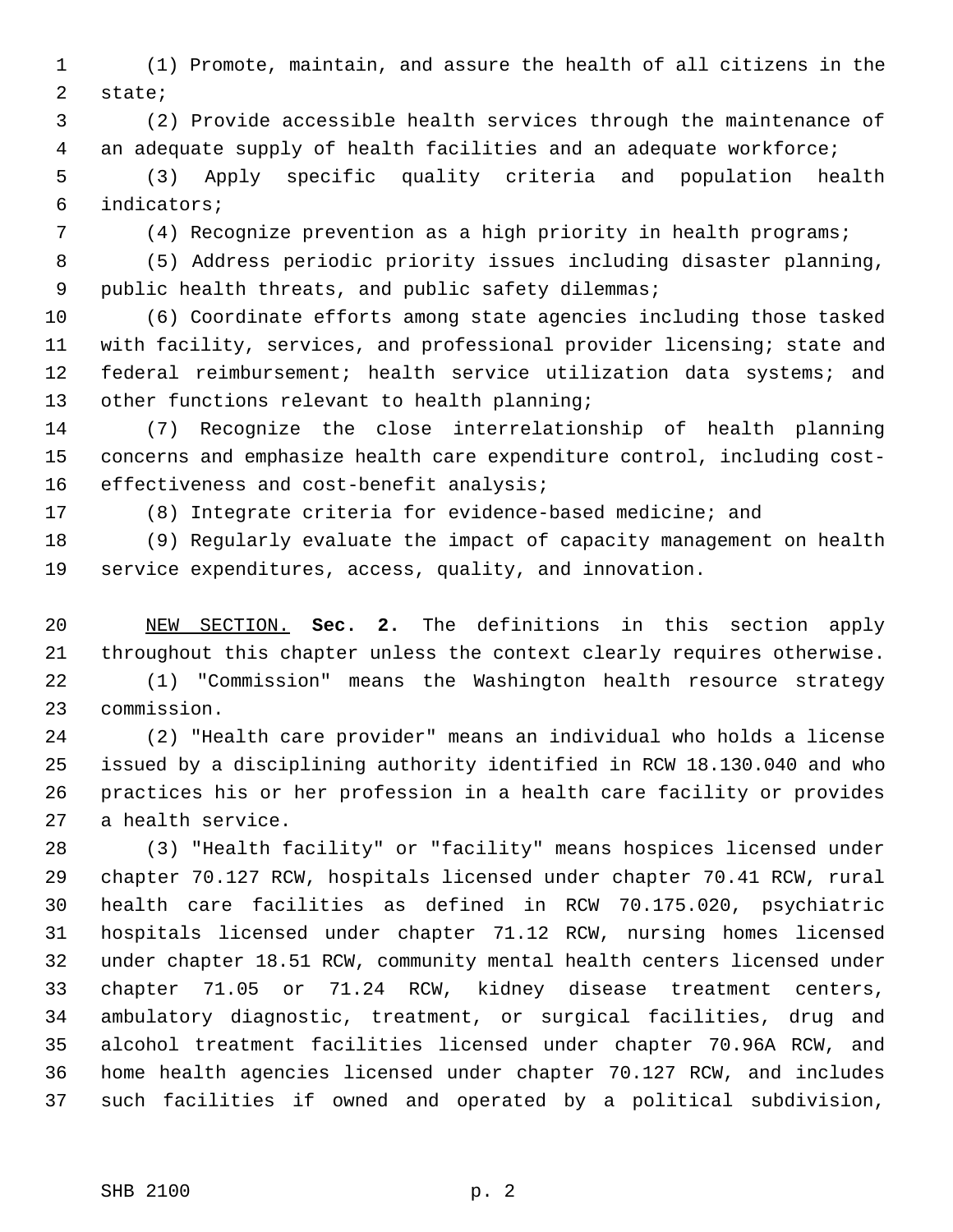including a public hospital district, or instrumentality of the state and such other facilities as required by federal law and implementing regulations.

 (3) "Health service" or "service" means that service, including primary care service, offered or provided by health care facilities and health care providers relating to the prevention, cure, or treatment of illness, injury, or disease.

 (4) "Office" means the office of strategic health resource coordination.

(5) "Strategy" means the statewide health resources strategy.

 NEW SECTION. **Sec. 3.** (1) The office of strategic health resource coordination is created in the office of the governor. The office shall serve as a coordinating body for public and private efforts to improve quality in health care, promote cost-effectiveness in health care, and plan health facility and health service availability. In addition, the office shall facilitate access to health care data collected by public and private organizations as needed to conduct its planning responsibilities.

(2) The office shall:

 (a) Assist the commission with its strategic health planning responsibilities and the preparation of the strategy;

 (b) Develop a computerized system for accessing, analyzing, and disseminating data relevant to strategic health planning responsibilities. The office may contract with an organization to create the computerized system capable of meeting the needs of the office;

 (c) Maintain access to deidentified data collected and stored by any public and private organizations as necessary to support the planning responsibilities of the commission, including state-purchased health care program data, hospital discharge data, and private efforts to collect utilization and claims-related data. The office is authorized to enter into any data sharing agreements and contractual arrangements necessary to obtain data or to distribute data. Among the sources of deidentified data that the office may access are any databases established pursuant to the recommendations of the health information infrastructure advisory board established by chapter 261, laws of 2005. The office may store limited data sets as necessary to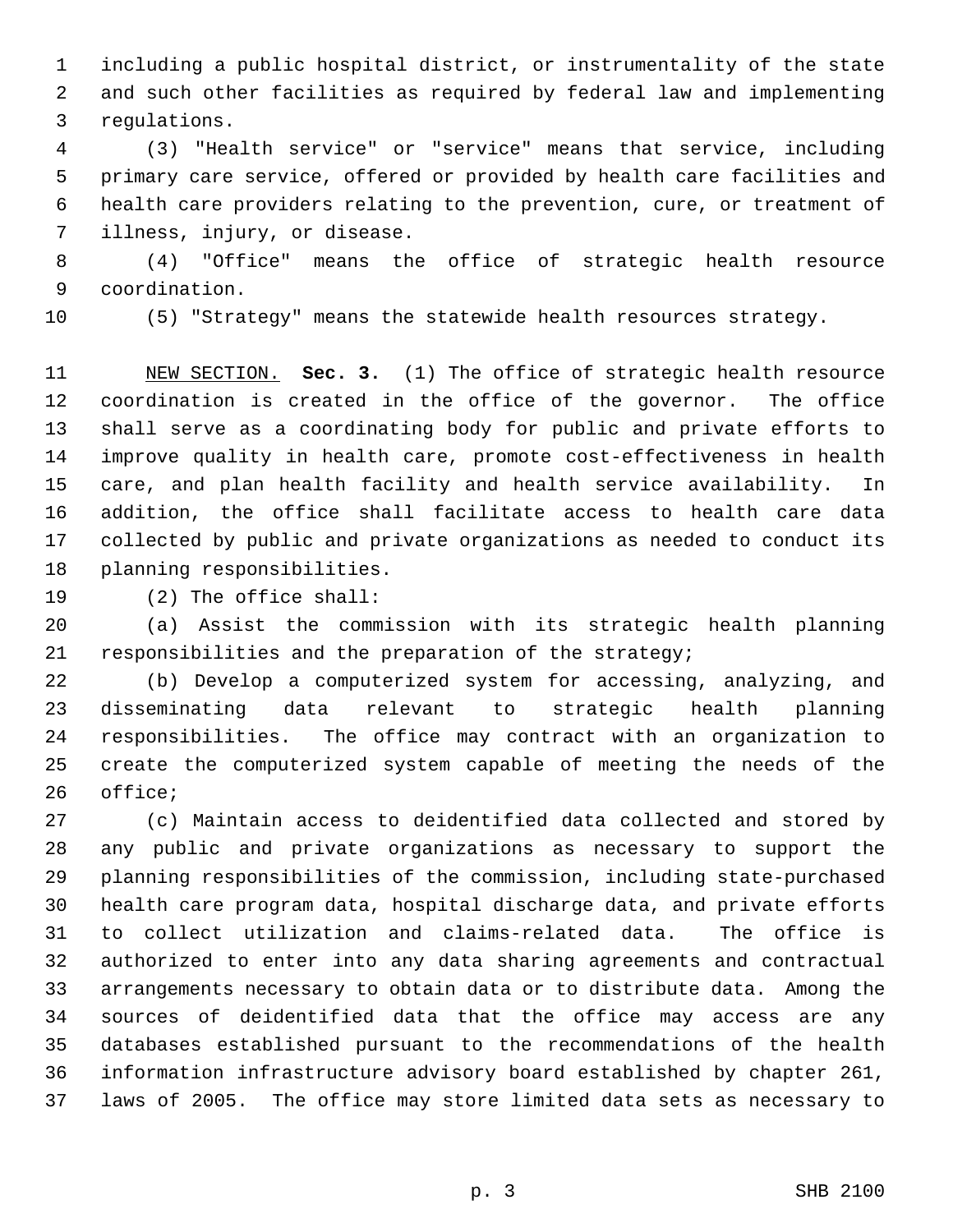support its activities. Unless specifically authorized, the office shall not collect data directly from the records of health care providers and health care facilities, but shall make use of databases that have already collected such information;

 (d) Conduct research and analysis or arrange for research and analysis projects to be conducted by public or private organizations to further the purposes of the commission;

(e) Provide administrative and technical support to the commission.

 NEW SECTION. **Sec. 4.** (1) The health resource strategy commission is created consisting of nineteen members appointed by the governor. The commission shall be comprised of members from geographically diverse regions of the state and shall include:

(a) Three health economists or health planners;

- (b) Three representatives of nongovernment health care purchasers;
- (c) One representative of the department of health;

 (d) One representative of the department of social and health services;

(e) One representative of the health care authority;

(f) One representative of the office of the insurance commissioner;

(g) One representative of acute care facilities;

(h) One representative of long-term care facilities;

(i) One representative of community-based long-term care providers;

(j) One representative of health care providers;

(k) One representative of a federally recognized Indian tribe; and

(l) Four representatives of health care consumers.

 (2) Members of the initial commission may be appointed to staggered terms of one to four years, and thereafter all terms of appointment are for four years. No member may serve more than two consecutive full terms. Each member shall hold office until a successor is appointed. In appointing members, the governor shall make reasonable efforts to select individuals with experience with health planning or health economics. Members of the commission shall be compensated in accordance with RCW 43.03.250 and shall be reimbursed for their travel expenses while on official business in accordance with RCW 43.03.050 and 43.03.060. The commission shall elect a chair from its members to serve for a term of one year or until a successor is elected. Meetings of the commission shall be at the call of the chair.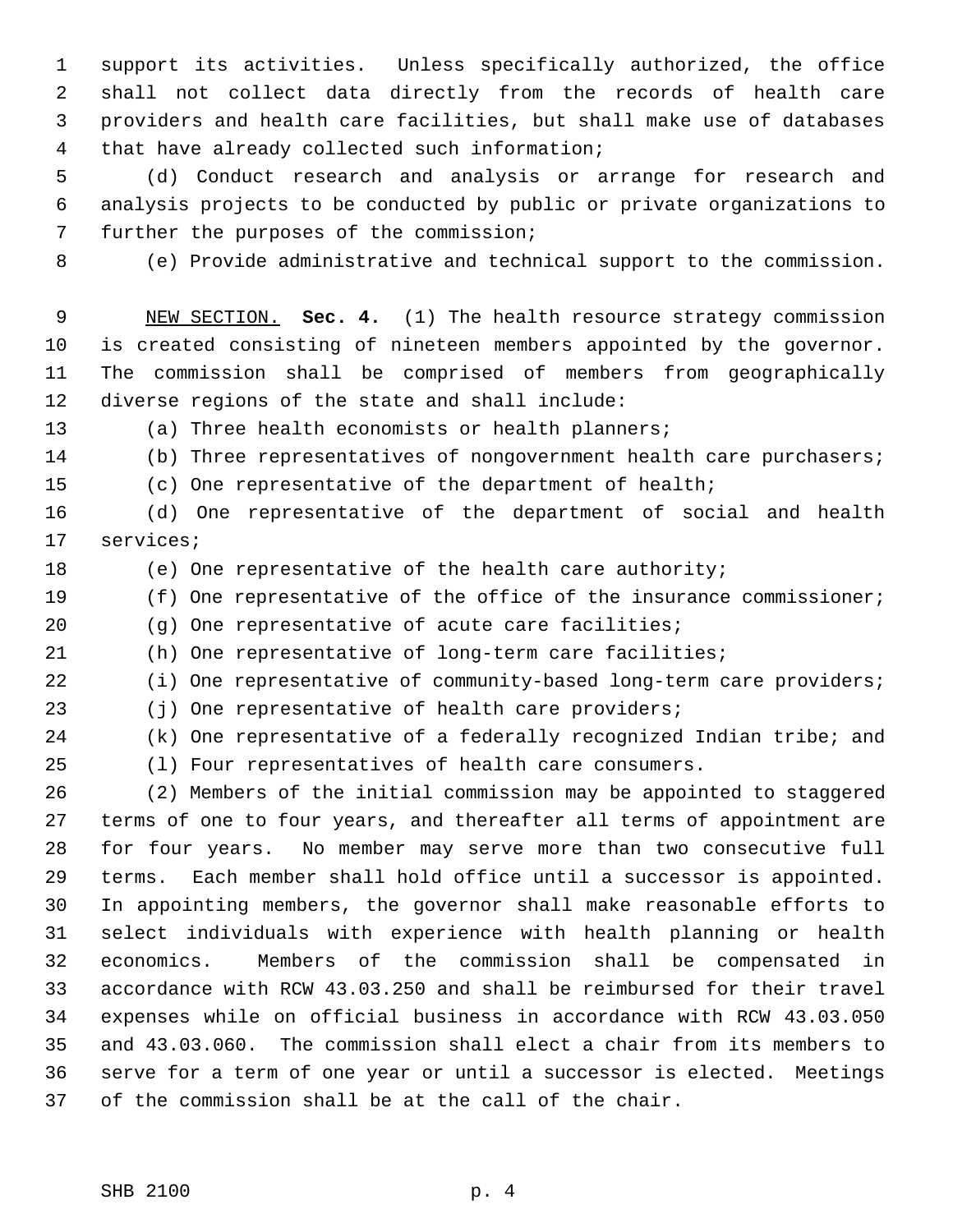NEW SECTION. **Sec. 5.** (1) The commission shall develop a statewide health resources strategy. The strategy shall establish statewide health planning policies and goals related to the availability of health care facilities and services, quality of care, and cost of care. The strategy shall identify needs according to geographic regions suitable for comprehensive health planning as designated by the commission.

 (2) The development of the strategy shall consider the following general goals and principles:

 (a) That the structural limitations of health care financing limit the effect of free market competition and raise the need for carefully tailored government planning and regulation to control costs, utilization, and distribution of health care services and facilities;

 (b) That excess capacity of health services and facilities place considerable economic burden on the public who pay for the construction and operation of these facilities as patients, health insurance purchasers, carriers, and taxpayers;

 (c) That the development and ongoing maintenance of current and accurate health care information and statistics related to cost and quality of health care, as well as projections of need for health facilities and services, are essential to effective strategic health planning; and

 (d) That an informed understanding of the state's health system can promote the development of a competitive health care system that is affordable, offers high quality services, and operates in a cost-effective manner.

(3) The strategy shall include:

(a) A health system assessment and objectives component that:

 (i) Describes state and regional population demographics, health status indicators, and trends in health status and health care needs; and

 (ii) Identifies key policy objectives for the state health system related to access to care, health outcomes, quality, and cost-effectiveness;

 (b) A health care facilities and services plan that shall assess the demand for health care facilities and services to inform state health planning efforts and direct certificate of need determinations. The plan shall include: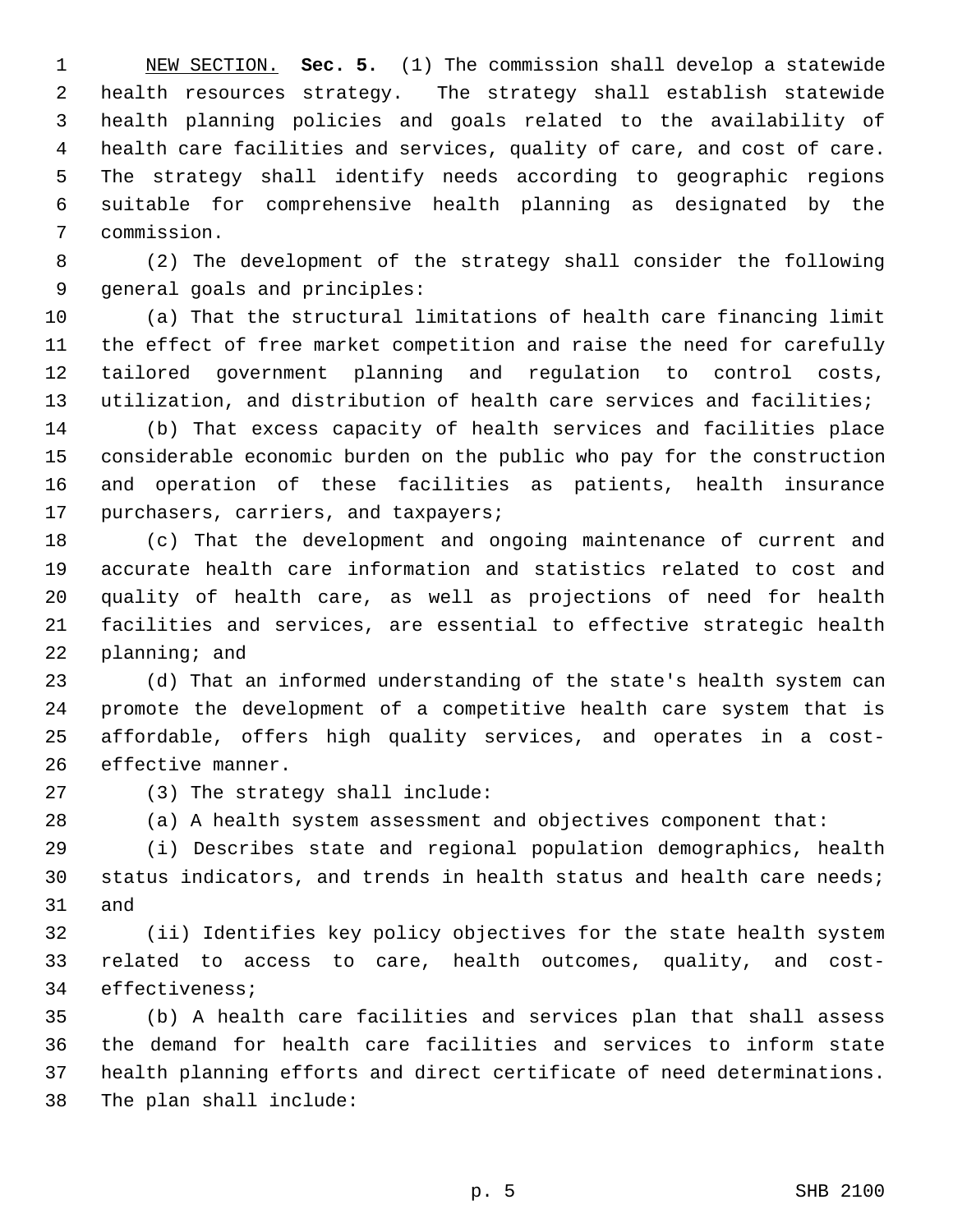(i) An inventory of each geographic region's existing health care facilities and services;

 (ii) Projections of need for each category of health care facility and service, including those subject to certificate of need;

 (iii) Policies to guide the addition of new or expanded health care facilities and services to promote the use of quality, evidence-based, cost-effective health care delivery options, including any recommendations for criteria, standards, and methods relevant to the 9 certificate of need review process; and

 (iv) An assessment of the availability of health care providers, public health resources, transportation infrastructure, and other considerations necessary to support the needed health care facilities 13 and services in each region;

 (c) A health care data resource plan that identifies data elements necessary to properly conduct planning activities and to review certificate of need applications, including data related to inpatient and outpatient utilization and outcomes information, and financial and utilization information related to charity care, quality, and cost. The plan shall inventory existing data resources, both public and private, that store and disclose information relevant to the health planning process, including information necessary to conduct certificate of need activities pursuant to chapter 70.38 RCW. The plan shall identify any deficiencies in the inventory of existing data resources and the data necessary to conduct comprehensive health planning activities. The plan may recommend that the office be authorized to access existing data sources and conduct appropriate analyses of such data or that other agencies expand their data collection activities as statutory authority permits. The plan may identify any computing infrastructure deficiencies that impede the proper storage, transmission, and analysis of health planning data. The plan shall provide recommendations for increasing the availability of data related to health planning to provide greater community involvement in the health planning process and consistency in data used for certificate of need applications and determinations;

 (d) An assessment of emerging trends in health care delivery and technology as they relate to access to health care facilities and services, quality of care, and costs of care. The assessment shall recommend any changes to the scope of health care facilities and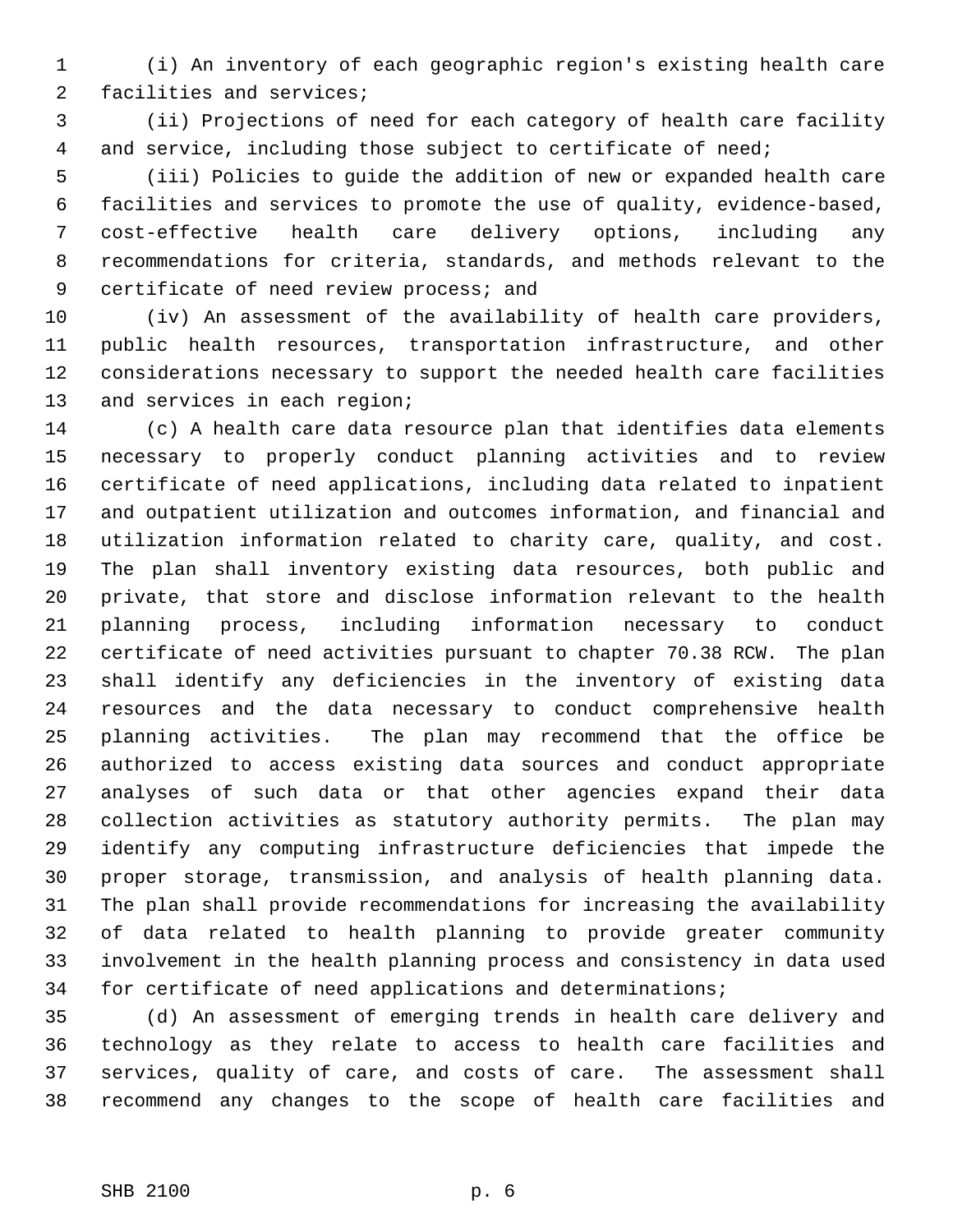services covered by the certificate of need program that may be warranted by these emerging trends. In addition, the assessment may recommend any changes to criteria used by the department to review certificate of need applications, as necessary;

 (e) A rural health resource plan to assess the availability of health resources in rural areas of the state, assess the unmet needs of these communities, and evaluate how federal and state reimbursement policies can be modified, if necessary, to more efficiently and effectively meet the health care needs of rural communities. The plan shall consider the unique health care needs of rural communities, the adequacy of the rural health workforce, and transportation needs for accessing appropriate care.

 (4) The commission shall submit the final strategy to the governor by January 1, 2009. Every two years the commission shall submit a strategy. The health care facilities and services plan as it pertains to a distinct geographic planning region may be updated by individual categories on a rotating, biannual schedule.

 (5) The commission shall hold at least one public hearing and allow opportunity to submit written comments prior to the issuance of the initial strategy or an updated strategy. A public hearing shall be held prior to issuing a draft of an updated health care facilities and services plan, and another public hearing shall be held before final adoption of an updated health care facilities and services plan. Any hearing related to updating a health care facilities and services plan for a specific planning region shall be held in that region with sufficient notice to the public and an opportunity to comment.

 NEW SECTION. **Sec. 6.** The commission shall submit the strategy to the department of health to direct its activities related to the certificate of need review program under chapter 70.38 RCW. As the health care facilities and services plan is updated for any specific geographic planning region, the commission shall submit that plan to the department of health to direct its activities related to the certificate of need review program under chapter 70.38 RCW. The commission shall not issue determinations of the merits of specific project proposals submitted by applicants for certificates of need.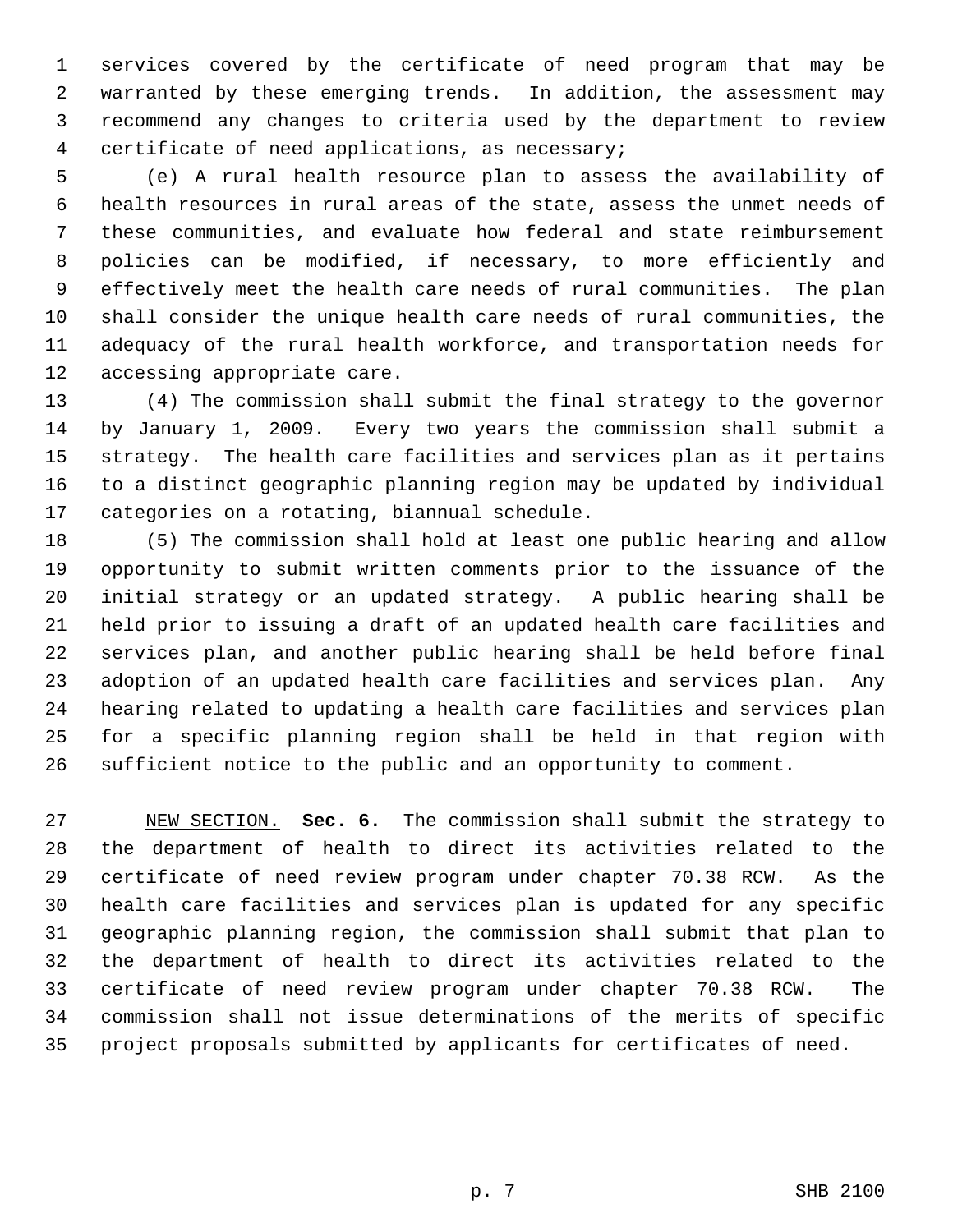NEW SECTION. **Sec. 7.** (1) The office may respond to requests for data and other information from its computerized system for special studies and analysis consistent with requirements for confidentiality of patient, provider, and facility-specific records. The office may require requestors to pay any or all of the reasonable costs associated with such requests that might be approved.

 (2) Data elements related to the identification of individual patient's, provider's, and facility's care outcomes are confidential, are exempt from RCW 42.56.030 through 42.56.570 and 42.17.350 through 42.17.450, and are not subject to discovery by subpoena or admissible as evidence.

 **Sec. 8.** RCW 70.38.015 and 1989 1st ex.s. c 9 s 601 are each amended to read as follows:

It is declared to be the public policy of this state:

15 (1) That strategic health planning  $((\text{te}))$  efforts must be supported 16 by appropriately tailored regulatory activities that can effectuate the 17 goals and principles of the statewide health resources strategy developed pursuant to chapter 43.-- RCW (sections 1 through 7 of this 19 act). The realization of such strategic health planning can promote, 20 maintain, and assure the health of all citizens in the state,  $((\pm \theta))$  provide accessible health services, health manpower, health facilities, 22 and other resources while controlling ((excessive)) increases in costs, 23 and  $((\pm \theta))$  recognize prevention as a high priority in health 24 programs( $\sqrt{7}$  is essential to the health, safety, and welfare of the people of the state. Health planning should be responsive to changing health and social needs and conditions. Involvement in health planning from both consumers and providers throughout the state should be 28 encouraged));

29 (2) ((That the development of health services and resources, including the construction, modernization, and conversion of health facilities, should be accomplished in a planned, orderly fashion, consistent with identified priorities and without unnecessary 33 duplication or fragmentation)) That the certificate of need program is a component of a health planning regulatory process that is consistent with the statewide health resources strategy and public policy goals 36 that are clearly articulated and regularly updated;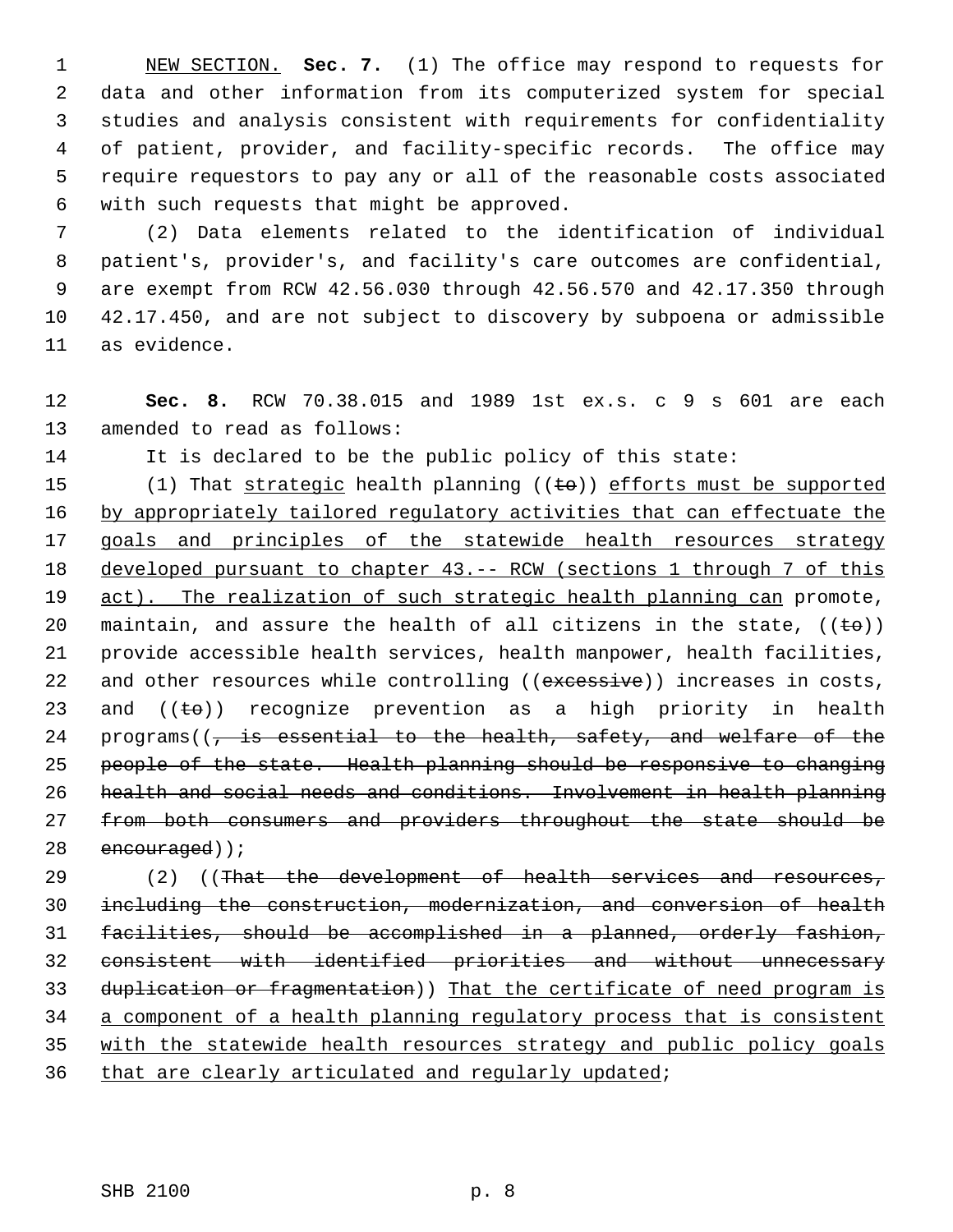(3) That the development and maintenance of adequate health care information, statistics and projections of need for health facilities and services is essential to effective health planning and resources development;

 (4) That the development of nonregulatory approaches to health care cost containment should be considered, including the strengthening of price competition; and

 (5) That health planning should be concerned with public health and health care financing, access, and quality, recognizing their close interrelationship and emphasizing cost control of health services, including cost-effectiveness and cost-benefit analysis.

 **Sec. 9.** RCW 70.38.025 and 2000 c 175 s 22 are each amended to read as follows:

 When used in this chapter, the terms defined in this section shall have the meanings indicated.

 (1) "Board of health" means the state board of health created pursuant to chapter 43.20 RCW.

 (2) "Capital expenditure" is an expenditure, including a force account expenditure (i.e., an expenditure for a construction project undertaken by a nursing home facility as its own contractor) which, under generally accepted accounting principles, is not properly chargeable as an expense of operation or maintenance. Where a person makes an acquisition under lease or comparable arrangement, or through donation, which would have required review if the acquisition had been made by purchase, such expenditure shall be deemed a capital expenditure. Capital expenditures include donations of equipment or facilities to a nursing home facility which if acquired directly by such facility would be subject to certificate of need review under the provisions of this chapter and transfer of equipment or facilities for less than fair market value if a transfer of the equipment or facilities at fair market value would be subject to such review. The cost of any studies, surveys, designs, plans, working drawings, specifications, and other activities essential to the acquisition, improvement, expansion, or replacement of any plant or equipment with respect to which such expenditure is made shall be included in determining the amount of the expenditure.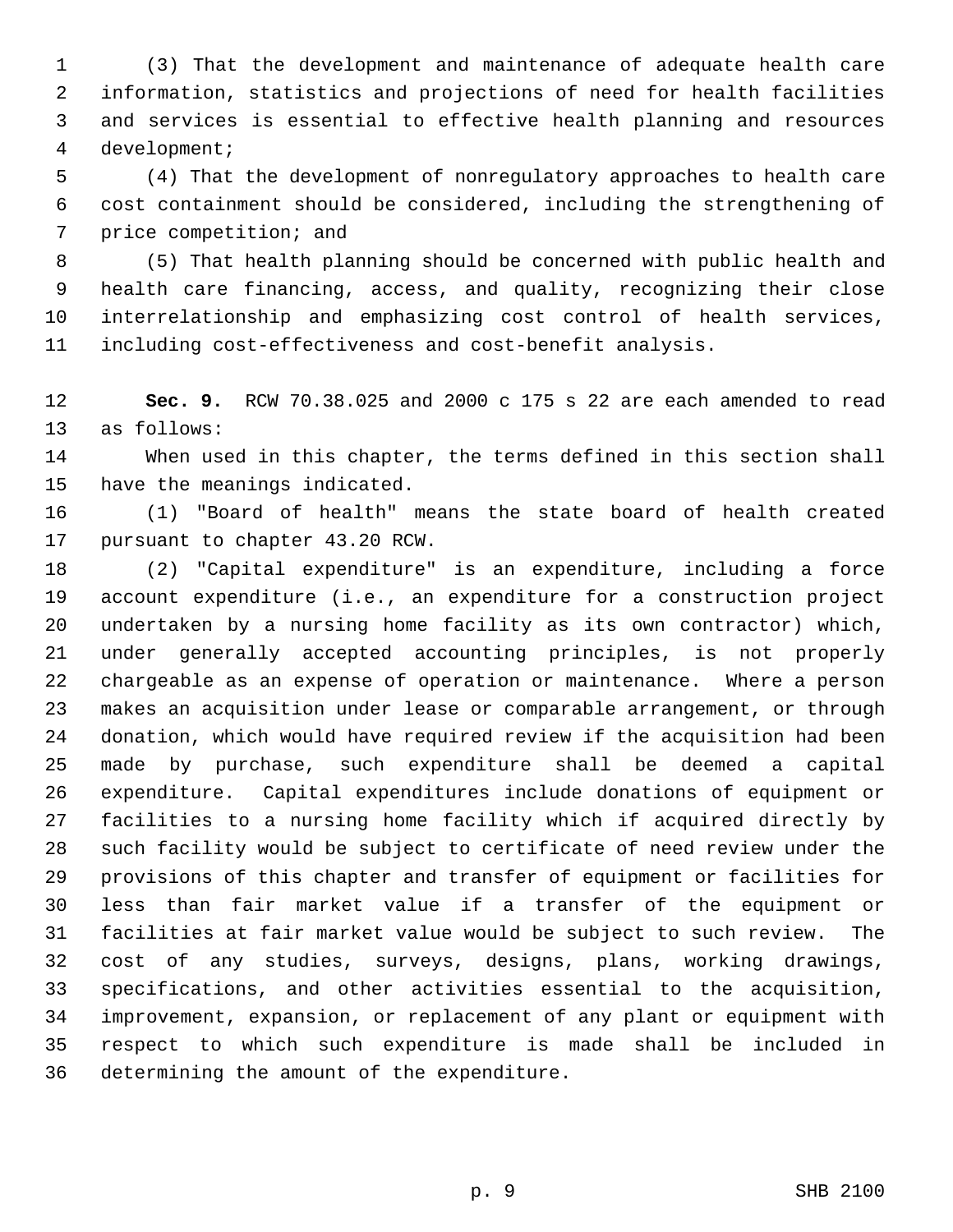(3) "Continuing care retirement community" means an entity which provides shelter and services under continuing care contracts with its members and which sponsors or includes a health care facility or a health service. A "continuing care contract" means a contract to provide a person, for the duration of that person's life or for a term in excess of one year, shelter along with nursing, medical, health- related, or personal care services, which is conditioned upon the transfer of property, the payment of an entrance fee to the provider of such services, or the payment of periodic charges for the care and services involved. A continuing care contract is not excluded from this definition because the contract is mutually terminable or because shelter and services are not provided at the same location.

(4) "Department" means the department of health.

 (5) "Expenditure minimum" means, for the purposes of the certificate of need program, one million dollars adjusted by the department by rule to reflect changes in the United States department of commerce composite construction cost index; or a lesser amount required by federal law and established by the department by rule.

 (6) "Health care facility" means hospices, hospice care centers, hospitals, psychiatric hospitals, nursing homes, kidney disease treatment centers, ambulatory surgical facilities, and home health agencies, and includes such facilities when owned and operated by a political subdivision or instrumentality of the state and such other facilities as required by federal law and implementing regulations, but does not include any health facility or institution conducted by and for those who rely exclusively upon treatment by prayer or spiritual means in accordance with the creed or tenets of any well-recognized church or religious denomination, or any health facility or institution operated for the exclusive care of members of a convent as defined in RCW 84.36.800 or rectory, monastery, or other institution operated for the care of members of the clergy. In addition, the term does not include any nonprofit hospital: (a) Which is operated exclusively to provide health care services for children; (b) which does not charge fees for such services; and (c) if not contrary to federal law as necessary to the receipt of federal funds by the state.

 (7) "Health maintenance organization" means a public or private organization, organized under the laws of the state, which: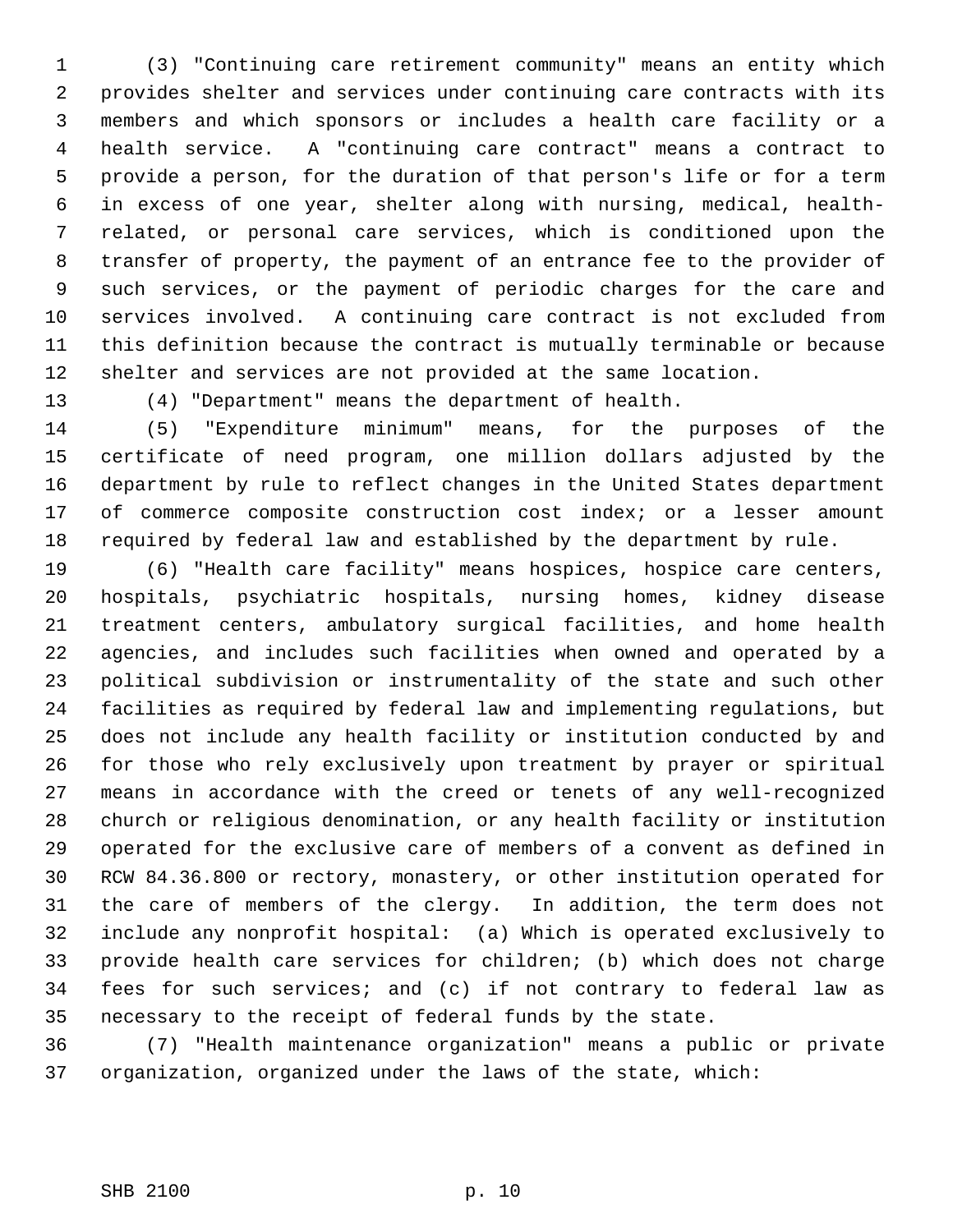(a) Is a qualified health maintenance organization under Title XIII, section 1310(d) of the Public Health Services Act; or

 (b)(i) Provides or otherwise makes available to enrolled participants health care services, including at least the following basic health care services: Usual physician services, hospitalization, laboratory, X-ray, emergency, and preventive services, and out-of-area coverage; (ii) is compensated (except for copayments) for the provision of the basic health care services listed in (b)(i) to enrolled participants by a payment which is paid on a periodic basis without regard to the date the health care services are provided and which is fixed without regard to the frequency, extent, or kind of health service actually provided; and (iii) provides physicians' services primarily (A) directly through physicians who are either employees or partners of such organization, or (B) through arrangements with individual physicians or one or more groups of physicians (organized on a group practice or individual practice basis).

 (8) "Health services" means clinically related (i.e., preventive, diagnostic, curative, rehabilitative, or palliative) services and includes alcoholism, drug abuse, and mental health services and as defined in federal law.

 (9) "Health service area" means a geographic region appropriate for effective health planning which includes a broad range of health services.

 (10) "Person" means an individual, a trust or estate, a partnership, a corporation (including associations, joint stock companies, and insurance companies), the state, or a political subdivision or instrumentality of the state, including a municipal corporation or a hospital district.

 (11) "Provider" generally means a health care professional or an organization, institution, or other entity providing health care but the precise definition for this term shall be established by rule of the department, consistent with federal law.

 (12) "Public health" means the level of well-being of the general population; those actions in a community necessary to preserve, protect, and promote the health of the people for which government is responsible; and the governmental system developed to guarantee the preservation of the health of the people.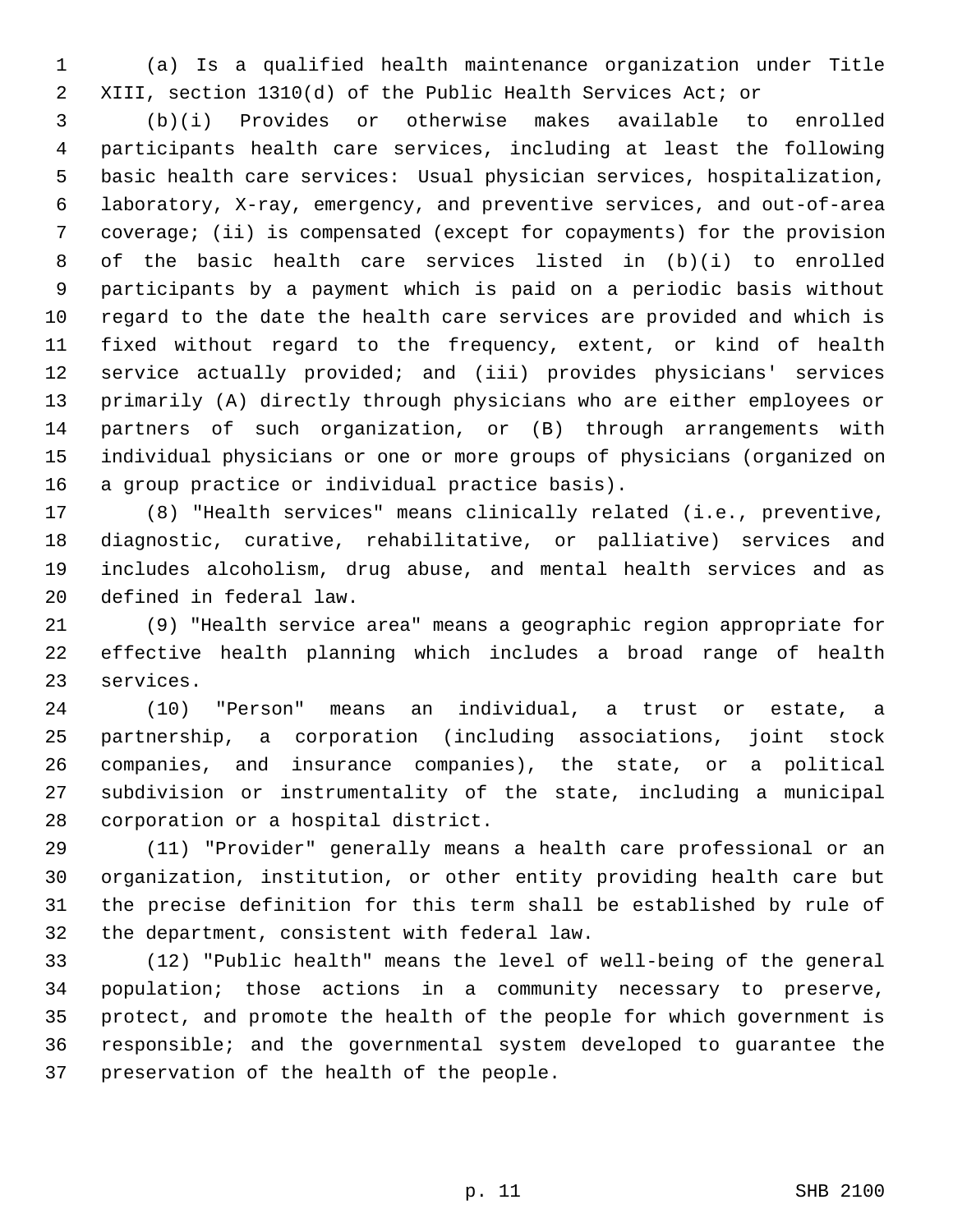(13) "Secretary" means the secretary of health or the secretary's designee.

 (14) "Statewide health resource strategy" or "strategy" means the 4 statewide health resource strategy developed by the Washington health 5 resource strategy commission pursuant to chapter 43. -- RCW (sections 1 through 7 of this act).

 (15) "Tertiary health service" means a specialized service that meets complicated medical needs of people and requires sufficient patient volume to optimize provider effectiveness, quality of service, and improved outcomes of care.

11 (( $\left(\frac{15}{15}\right)$ ) (16) "Hospital" means any health care institution which is 12 required to qualify for a license under RCW 70.41.020( $(\frac{2}{2})$ ); or as a psychiatric hospital under chapter 71.12 RCW.

 **Sec. 10.** RCW 70.38.115 and 1996 c 178 s 22 are each amended to read as follows:

 (1) Certificates of need shall be issued, denied, suspended, or revoked by the designee of the secretary in accord with the provisions of this chapter and rules of the department which establish review procedures and criteria for the certificate of need program.

 (2) Criteria for the review of certificate of need applications, except as provided in subsection (3) of this section for health maintenance organizations, shall include but not be limited to consideration of the following:

 (a) The need that the population served or to be served by such services has for such services;

 (b) The availability of less costly or more effective alternative methods of providing such services;

 (c) The financial feasibility and the probable impact of the proposal on the cost of and charges for providing health services in the community to be served;

(d) In the case of health services to be provided,

 (i) the availability of alternative uses of project resources for the provision of other health services,

 (ii) the extent to which such proposed services will be accessible to all residents of the area to be served, and

 (iii) the need for and the availability in the community of services and facilities for osteopathic physicians and surgeons and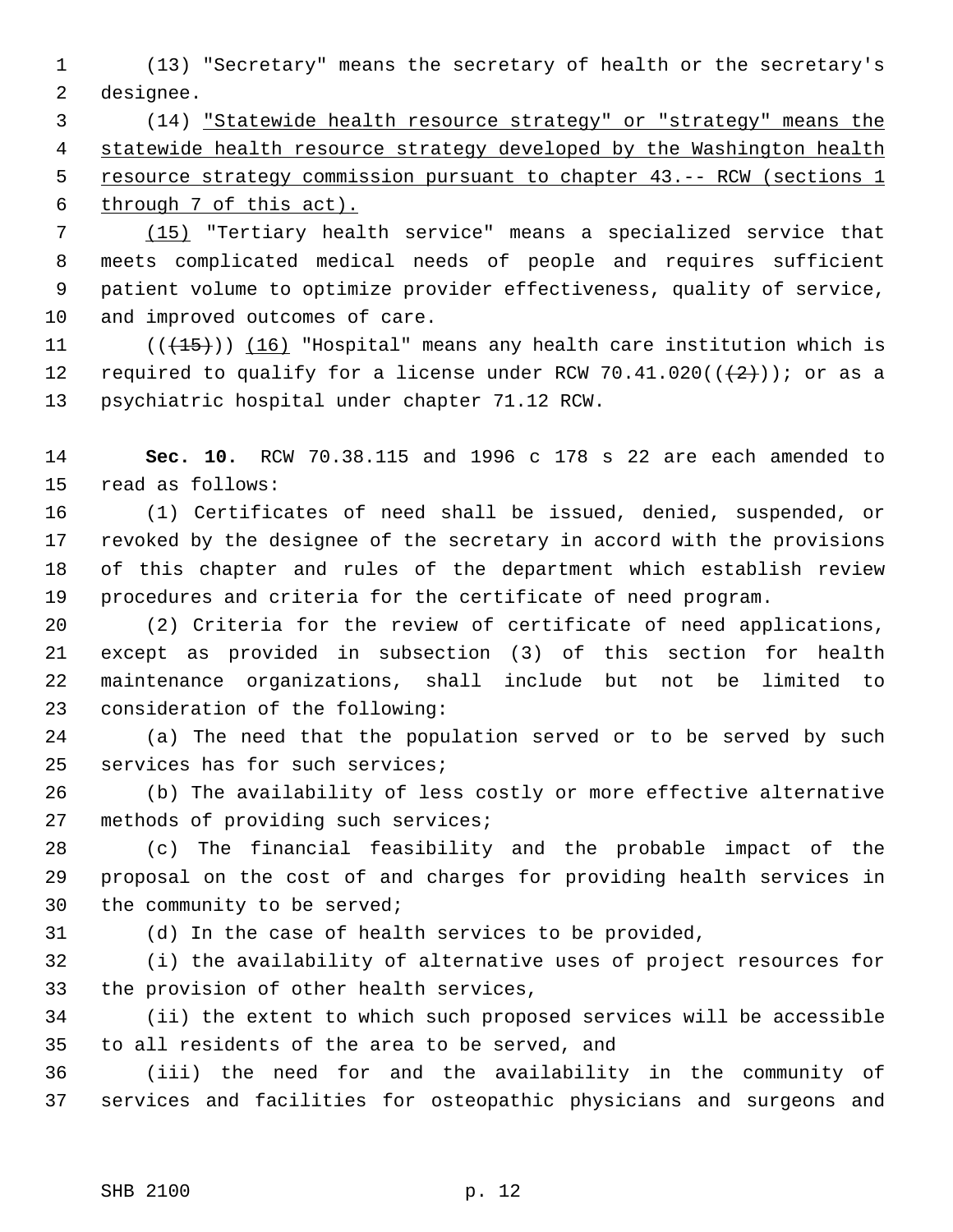allopathic physicians and their patients. The department shall consider the application in terms of its impact on existing and proposed institutional training programs for doctors of osteopathic medicine and surgery and medicine at the student, internship, and residency training levels;

 (e) In the case of a construction project, the costs and methods of the proposed construction, including the cost and methods of energy provision, and the probable impact of the construction project reviewed (i) on the cost of providing health services by the person proposing such construction project and (ii) on the cost and charges to the public of providing health services by other persons;

 (f) The special needs and circumstances of osteopathic hospitals, nonallopathic services and children's hospitals;

 (g) Improvements or innovations in the financing and delivery of health services which foster cost containment and serve to promote quality assurance and cost-effectiveness;

 (h) In the case of health services proposed to be provided, the efficiency and appropriateness of the use of existing services and facilities similar to those proposed;

 (i) In the case of existing services or facilities, the quality of 21 care provided by such services or facilities in the past;

 (j) In the case of hospital certificate of need applications, whether the hospital meets or exceeds the regional average level of 24 charity care, as determined by the secretary; and

(k) In the case of nursing home applications:

 (i) The availability of other nursing home beds in the planning area to be served; and

 (ii) The availability of other services in the community to be served. Data used to determine the availability of other services will include but not be limited to data provided by the department of social and health services.

 (3) A certificate of need application of a health maintenance organization or a health care facility which is controlled, directly or indirectly, by a health maintenance organization, shall be approved by the department if the department finds:

 (a) Approval of such application is required to meet the needs of the members of the health maintenance organization and of the new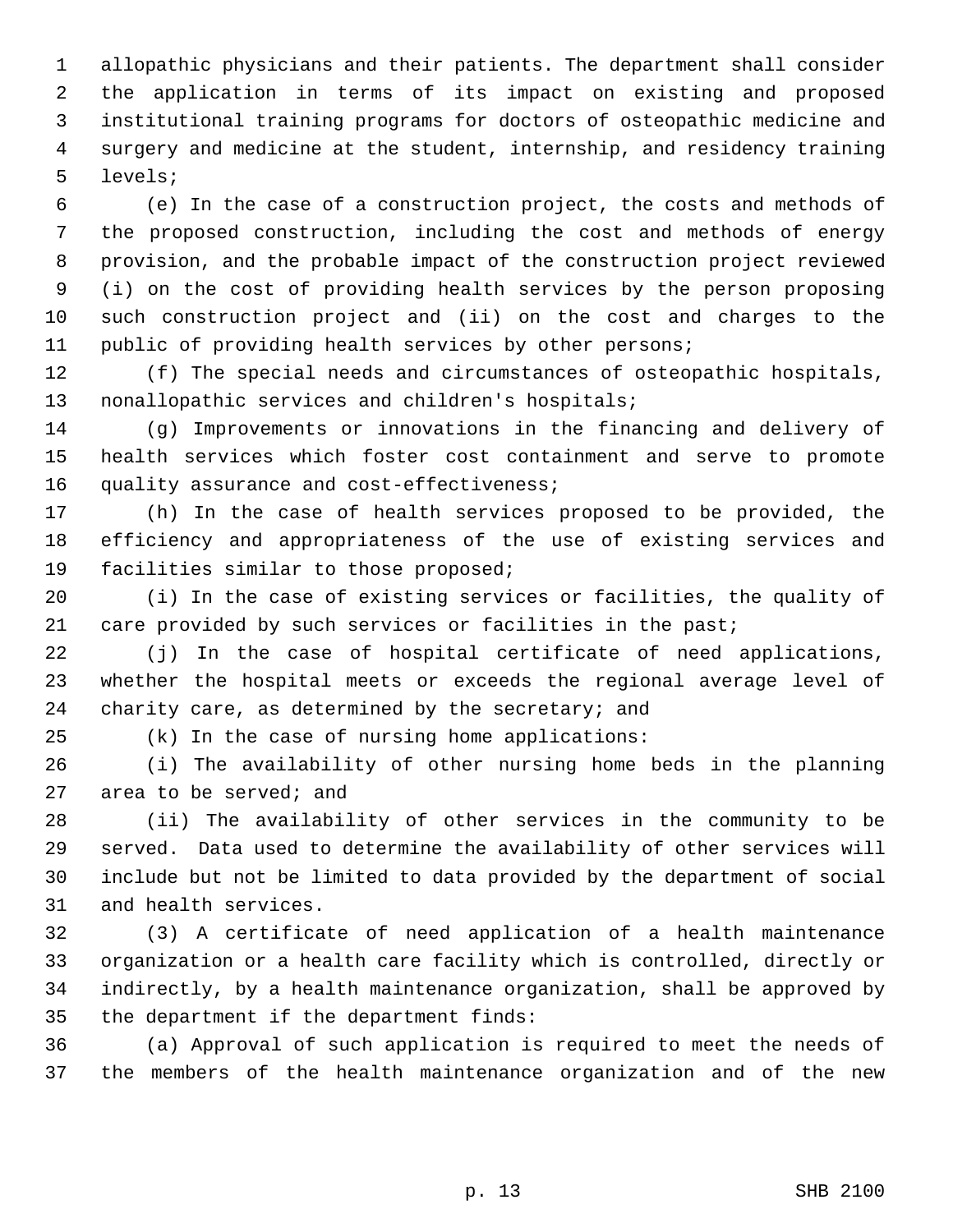members which such organization can reasonably be expected to enroll; and

 (b) The health maintenance organization is unable to provide, through services or facilities which can reasonably be expected to be available to the organization, its health services in a reasonable and cost-effective manner which is consistent with the basic method of operation of the organization and which makes such services available on a long-term basis through physicians and other health professionals associated with it.

 A health care facility, or any part thereof, with respect to which a certificate of need was issued under this subsection may not be sold or leased and a controlling interest in such facility or in a lease of such facility may not be acquired unless the department issues a certificate of need approving the sale, acquisition, or lease.

 (4) ((Until the final expiration of the state health plan as provided under RCW 70.38.919, the decision of the department on a certificate of need application shall be consistent with the state health plan in effect, except in emergency circumstances which pose a 19 threat to the public health.)) Effective January 1, 2009, certificate 20 of need determinations must be consistent with the statewide health resources strategy developed pursuant to section 5 of this act, including any health planning policies and goals identified in the 23 statewide health resources strategy in effect at the time of 24 application. The department may waive specific terms of the strategy if the applicant demonstrates that consistency with those terms will 26 create an undue burden on the population that a particular project would serve, or in emergency circumstances which pose a threat to public health.

 (5) The department in making its final decision may issue a conditional certificate of need if it finds that the project is justified only under specific circumstances. The conditions shall directly relate to the project being reviewed. The conditions may be released if it can be substantiated that the conditions are no longer valid and the release of such conditions would be consistent with the purposes of this chapter.

36  $((\langle 5 \rangle))$  (6) Criteria adopted for review in accordance with subsection (2) of this section may vary according to the purpose for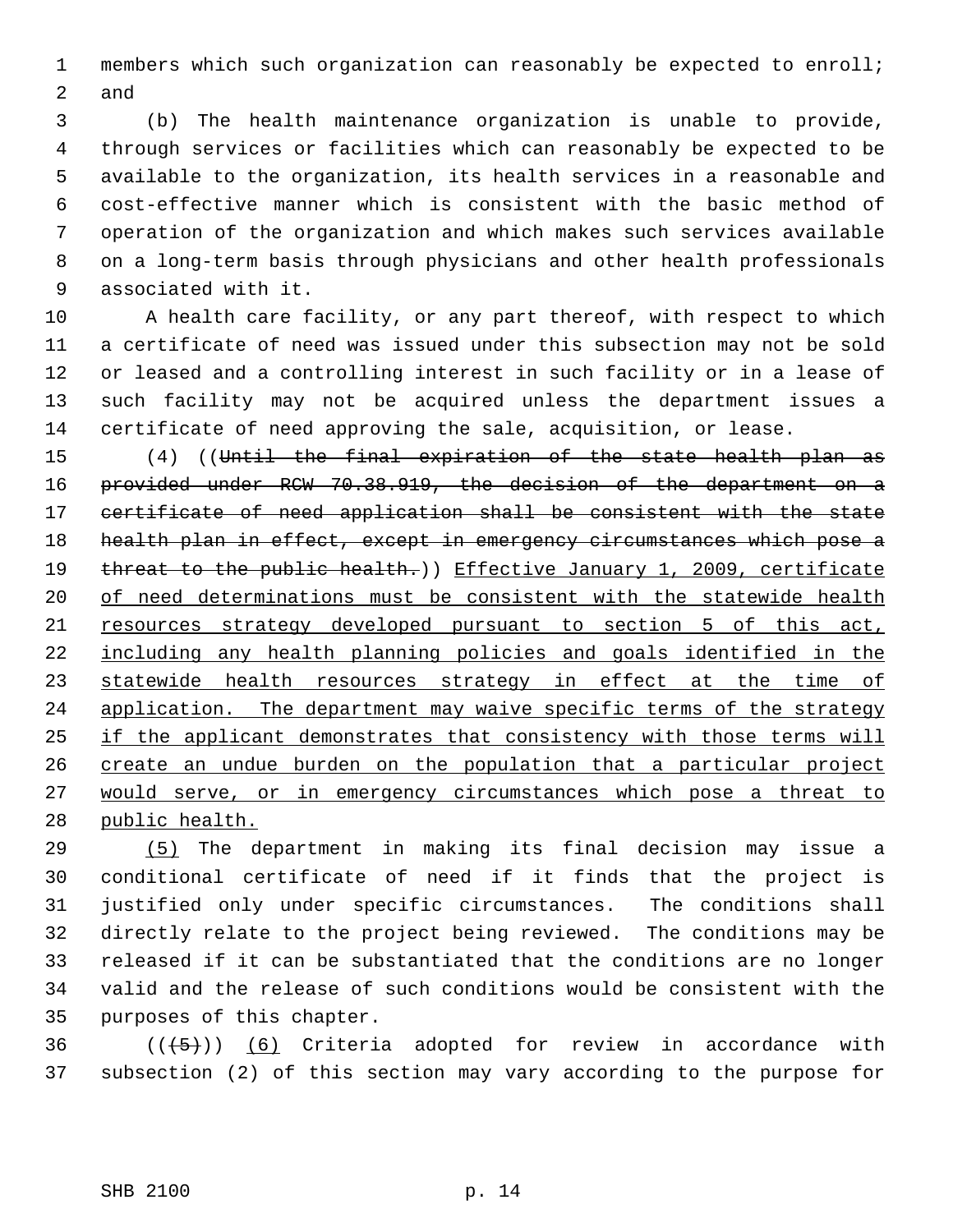which the particular review is being conducted or the type of health service reviewed.

 (( $(6)$ )) (7) The department shall specify information to be required for certificate of need applications. Within fifteen days of receipt of the application, the department shall request additional information considered necessary to the application or start the review process. Applicants may decline to submit requested information through written notice to the department, in which case review starts on the date of receipt of the notice. Applications may be denied or limited because of failure to submit required and necessary information.

 $((+7)^{n})$  (8) Concurrent review is for the purpose of comparative analysis and evaluation of competing or similar projects in order to determine which of the projects may best meet identified needs. Categories of projects subject to concurrent review include at least new health care facilities, new services, and expansion of existing health care facilities. The department shall specify time periods for the submission of applications for certificates of need subject to concurrent review, which shall not exceed ninety days. Review of concurrent applications shall start fifteen days after the conclusion of the time period for submission of applications subject to concurrent review. Concurrent review periods shall be limited to one hundred fifty days, except as provided for in rules adopted by the department authorizing and limiting amendment during the course of the review, or for an unresolved pivotal issue declared by the department.

 (( $(8)$ )) (9) Review periods for certificate of need applications other than those subject to concurrent review shall be limited to ninety days. Review periods may be extended up to thirty days if needed by a review agency, and for unresolved pivotal issues the department may extend up to an additional thirty days. A review may be extended in any case if the applicant agrees to the extension.

 $((+9))$  (10) The department or its designee, shall conduct a public hearing on a certificate of need application if requested unless the review is expedited or subject to emergency review. The department by rule shall specify the period of time within which a public hearing must be requested and requirements related to public notice of the hearing, procedures, recordkeeping and related matters.

(( $(10)$ )) (11)(a) Any applicant denied a certificate of need or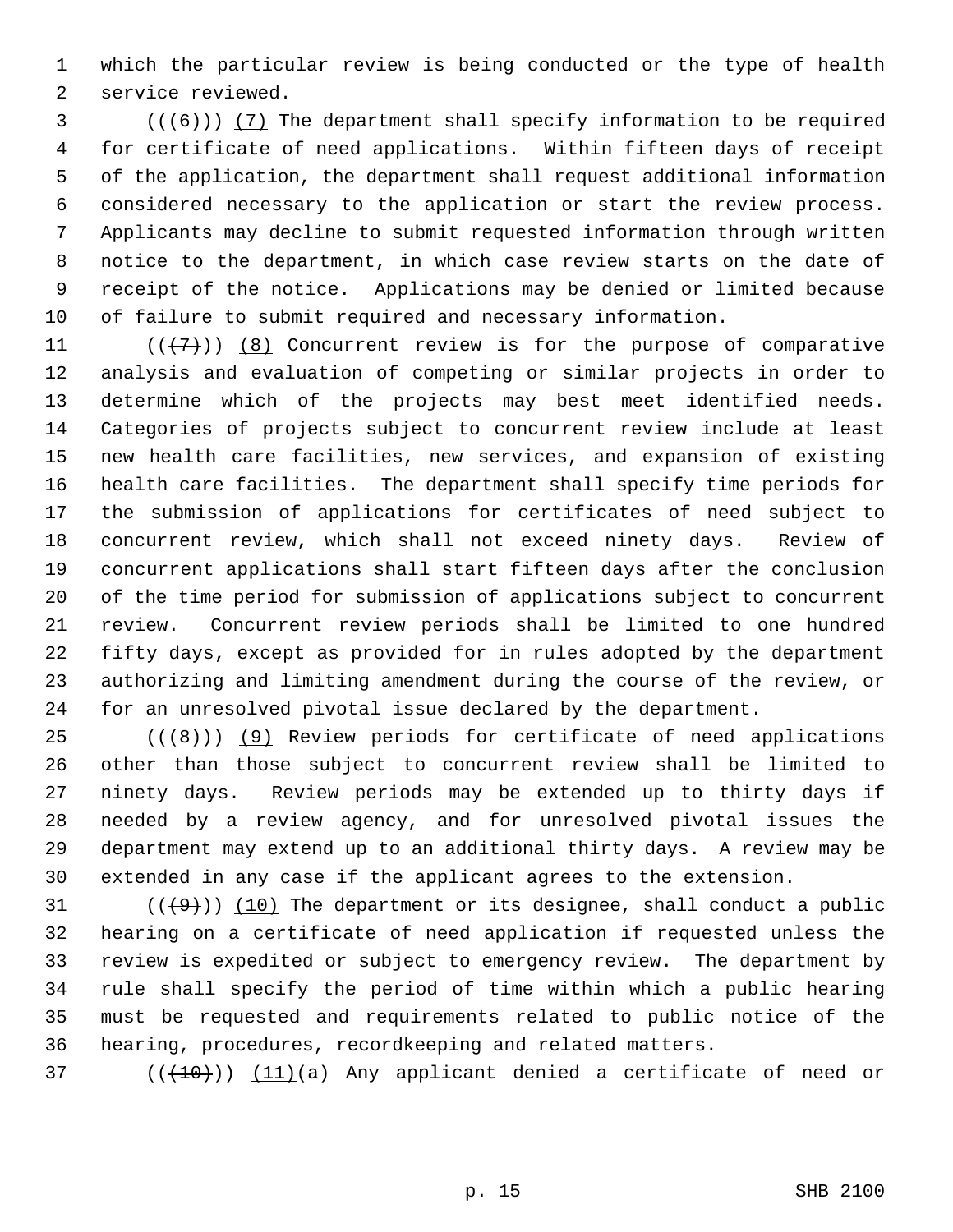whose certificate of need has been suspended or revoked has the right to an adjudicative proceeding. The proceeding is governed by chapter 34.05 RCW, the Administrative Procedure Act.

 (b) Any health care facility or health maintenance organization that: (i) Provides services similar to the services provided by the applicant and under review pursuant to this subsection; (ii) is located within the applicant's health service area; and (iii) testified or submitted evidence at a public hearing held pursuant to subsection  $((+9))$   $(10)$  of this section, shall be provided an opportunity to present oral or written testimony and argument in a proceeding under this subsection: PROVIDED, That the health care facility or health maintenance organization had, in writing, requested to be informed of the department's decisions.

 (c) If the department desires to settle with the applicant prior to the conclusion of the adjudicative proceeding, the department shall so inform the health care facility or health maintenance organization and afford them an opportunity to comment, in advance, on the proposed settlement.

19  $((+11))$   $(12)$  An amended certificate of need shall be required for the following modifications of an approved project:

(a) A new service requiring review under this chapter;

 (b) An expansion of a service subject to review beyond that originally approved;

(c) An increase in bed capacity;

 (d) A significant reduction in the scope of a nursing home project without a commensurate reduction in the cost of the nursing home project, or a cost increase (as represented in bids on a nursing home construction project or final cost estimates acceptable to the person to whom the certificate of need was issued) if the total of such increases exceeds twelve percent or fifty thousand dollars, whichever is greater, over the maximum capital expenditure approved. The review of reductions or cost increases shall be restricted to the continued conformance of the nursing home project with the review criteria pertaining to financial feasibility and cost containment.

35  $((+12))$   $(13)$  An application for a certificate of need for a nursing home capital expenditure which is determined by the department to be required to eliminate or prevent imminent safety hazards or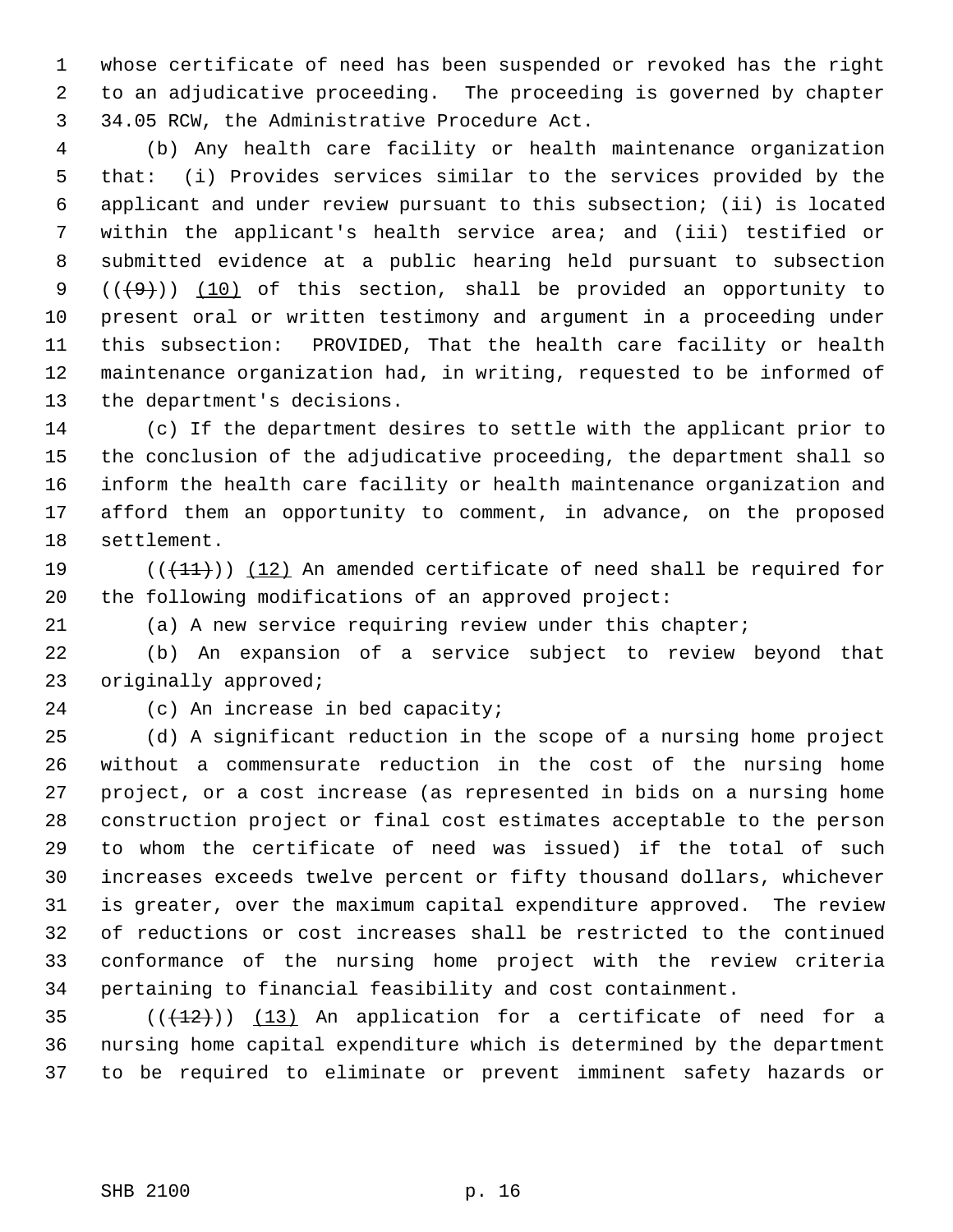correct violations of applicable licensure and accreditation standards shall be approved.

 $(1,13)$  (( $(1,13)$ )) ( $(1,4)$ )(a) Replacement of existing nursing home beds in the same planning area by an existing licensee who has operated the beds for at least one year shall not require a certificate of need under this chapter. The licensee shall give written notice of its intent to replace the existing nursing home beds to the department and shall provide the department with information as may be required pursuant to rule. Replacement of the beds by a party other than the licensee is subject to certificate of need review under this chapter, except as 11 otherwise permitted by subsection  $((+14))$   $(15)$  of this section.

 (b) When an entire nursing home ceases operation, the licensee or any other party who has secured an interest in the beds may reserve his or her interest in the beds for eight years or until a certificate of need to replace them is issued, whichever occurs first. However, the nursing home, licensee, or any other party who has secured an interest in the beds must give notice of its intent to retain the beds to the department of health no later than thirty days after the effective date of the facility's closure. Certificate of need review shall be required for any party who has reserved the nursing home beds except that the need criteria shall be deemed met when the applicant is the licensee who had operated the beds for at least one year, who has operated the beds for at least one year immediately preceding the reservation of the beds, and who is replacing the beds in the same planning area.

 $((+14))$   $(15)$  In the event that a licensee, who has provided the department with notice of his or her intent to replace nursing home 28 beds under subsection  $((+13))$   $(14)(a)$  of this section, engages in unprofessional conduct or becomes unable to practice with reasonable skill and safety by reason of mental or physical condition, pursuant to chapter 18.130 RCW, or dies, the building owner shall be permitted to complete the nursing home bed replacement project, provided the building owner has secured an interest in the beds.

 **Sec. 11.** RCW 70.38.135 and 1989 1st ex.s. c 9 s 607 are each amended to read as follows:

The secretary shall have authority to: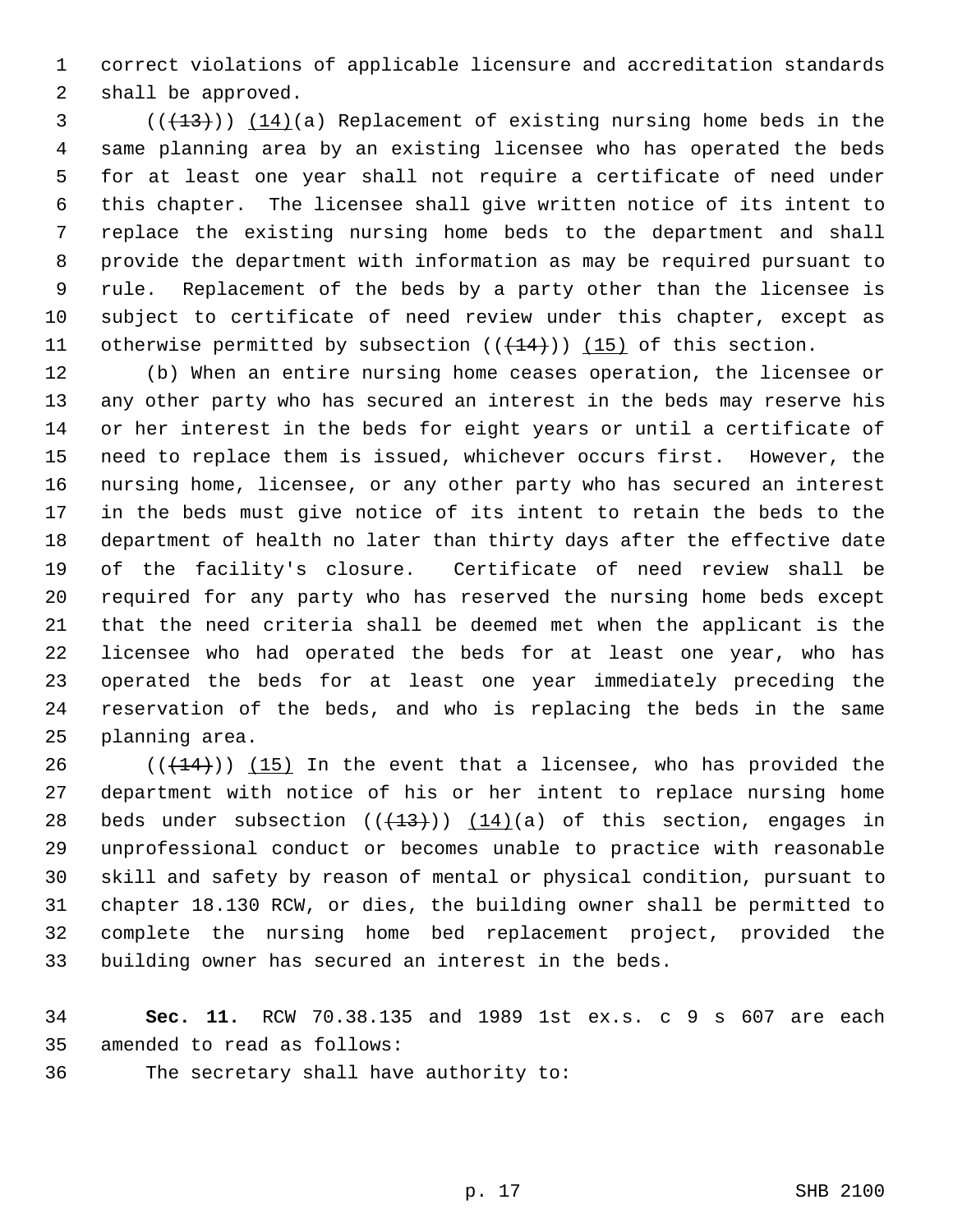(1) Provide when needed temporary or intermittent services of experts or consultants or organizations thereof, by contract, when such services are to be performed on a part time or fee-for-service basis;

 (2) Make or cause to be made such on-site surveys of health care or medical facilities as may be necessary for the administration of the certificate of need program;

 (3) Upon review of recommendations, if any, from the board of 8 health or the Washington health resource strategy commission:

 (a) Promulgate rules under which health care facilities providers doing business within the state shall submit to the department such data related to health and health care as the department finds necessary to the performance of its functions under this chapter;

 (b) Promulgate rules pertaining to the maintenance and operation of medical facilities which receive federal assistance under the provisions of Title XVI;

 (c) Promulgate rules in implementation of the provisions of this chapter, including the establishment of procedures for public hearings for predecisions and post-decisions on applications for certificate of need;

 (d) Promulgate rules providing circumstances and procedures of expedited certificate of need review if there has not been a significant change in existing health facilities of the same type or in the need for such health facilities and services;

 (4) Grant allocated state funds to qualified entities, as defined by the department, to fund not more than seventy-five percent of the costs of regional planning activities, excluding costs related to review of applications for certificates of need, provided for in this chapter or approved by the department; and

 (5) Contract with and provide reasonable reimbursement for qualified entities to assist in determinations of certificates of need.

 **Sec. 12.** RCW 70.38.105 and 2004 c 261 s 6 are each amended to read as follows:

 (1) The department is authorized and directed to implement the certificate of need program in this state pursuant to the provisions of this chapter.

(2) There shall be a state certificate of need program which is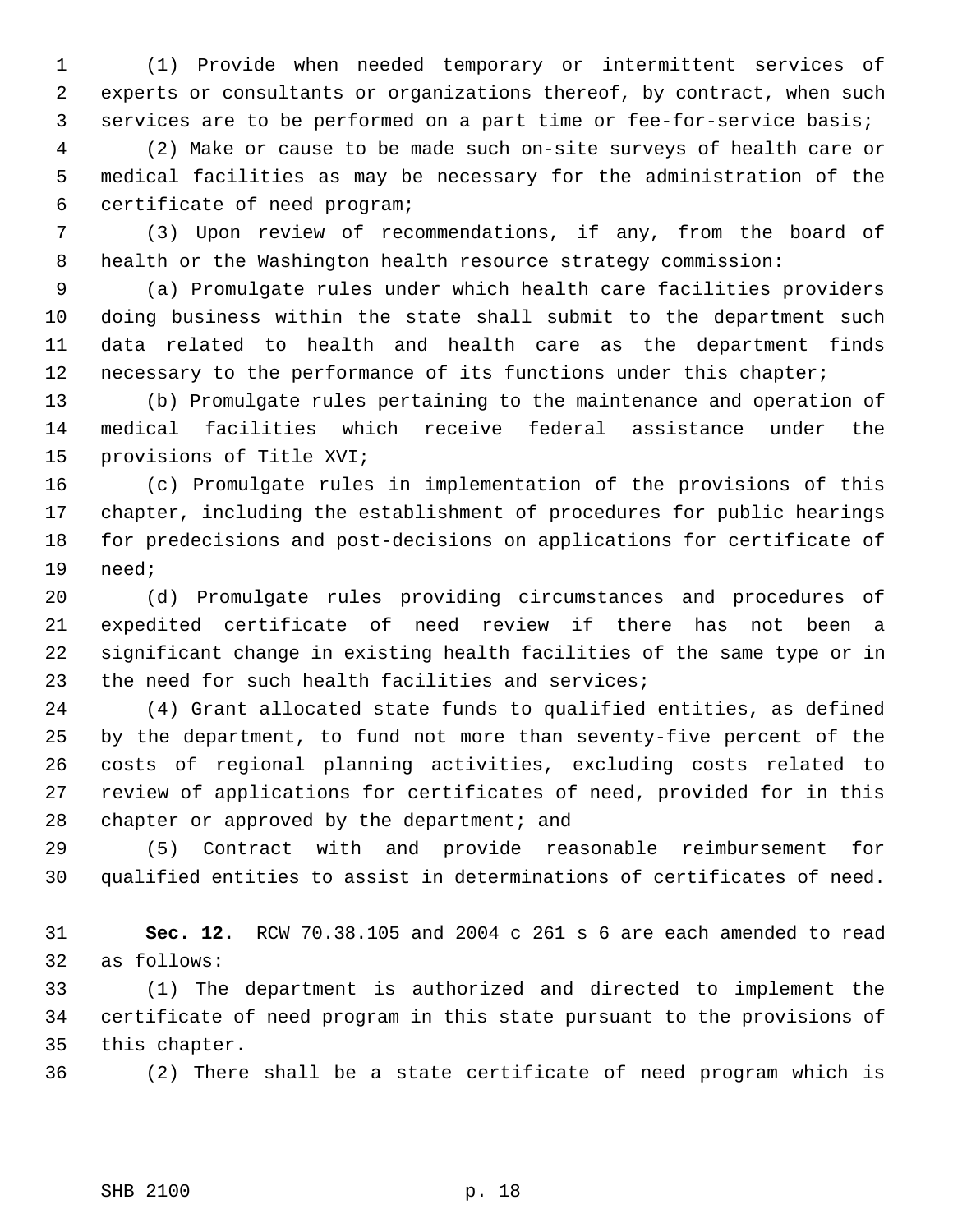administered consistent with the requirements of federal law as necessary to the receipt of federal funds by the state.

 (3) No person shall engage in any undertaking which is subject to certificate of need review under subsection (4) of this section without first having received from the department either a certificate of need or an exception granted in accordance with this chapter.

 (4) The following shall be subject to certificate of need review under this chapter:

 (a) The construction, development, or other establishment of a new health care facility;

 (b) The sale, purchase, or lease of part or all of any existing hospital as defined in RCW 70.38.025;

 (c) Any capital expenditure for the construction, renovation, or alteration of a nursing home which substantially changes the services of the facility after January 1, 1981, provided that the substantial changes in services are specified by the department in rule;

 (d) Any capital expenditure for the construction, renovation, or alteration of a nursing home which exceeds the expenditure minimum as defined by RCW 70.38.025. However, a capital expenditure which is not 20 subject to certificate of need review under  $(a)$ ,  $(b)$ ,  $(c)$ , or  $(e)$  of this subsection and which is solely for any one or more of the following is not subject to certificate of need review:

(i) Communications and parking facilities;

 (ii) Mechanical, electrical, ventilation, heating, and air conditioning systems;

(iii) Energy conservation systems;

 (iv) Repairs to, or the correction of, deficiencies in existing physical plant facilities which are necessary to maintain state licensure, however, other additional repairs, remodeling, or replacement projects that are not related to one or more deficiency citations and are not necessary to maintain state licensure are not exempt from certificate of need review except as otherwise permitted by 33 (d)(vi) of this subsection or RCW 70.38.115( $(\frac{13}{13})$ )  $(14)$ ;

 (v) Acquisition of equipment, including data processing equipment, which is not or will not be used in the direct provision of health services;

(vi) Construction or renovation at an existing nursing home which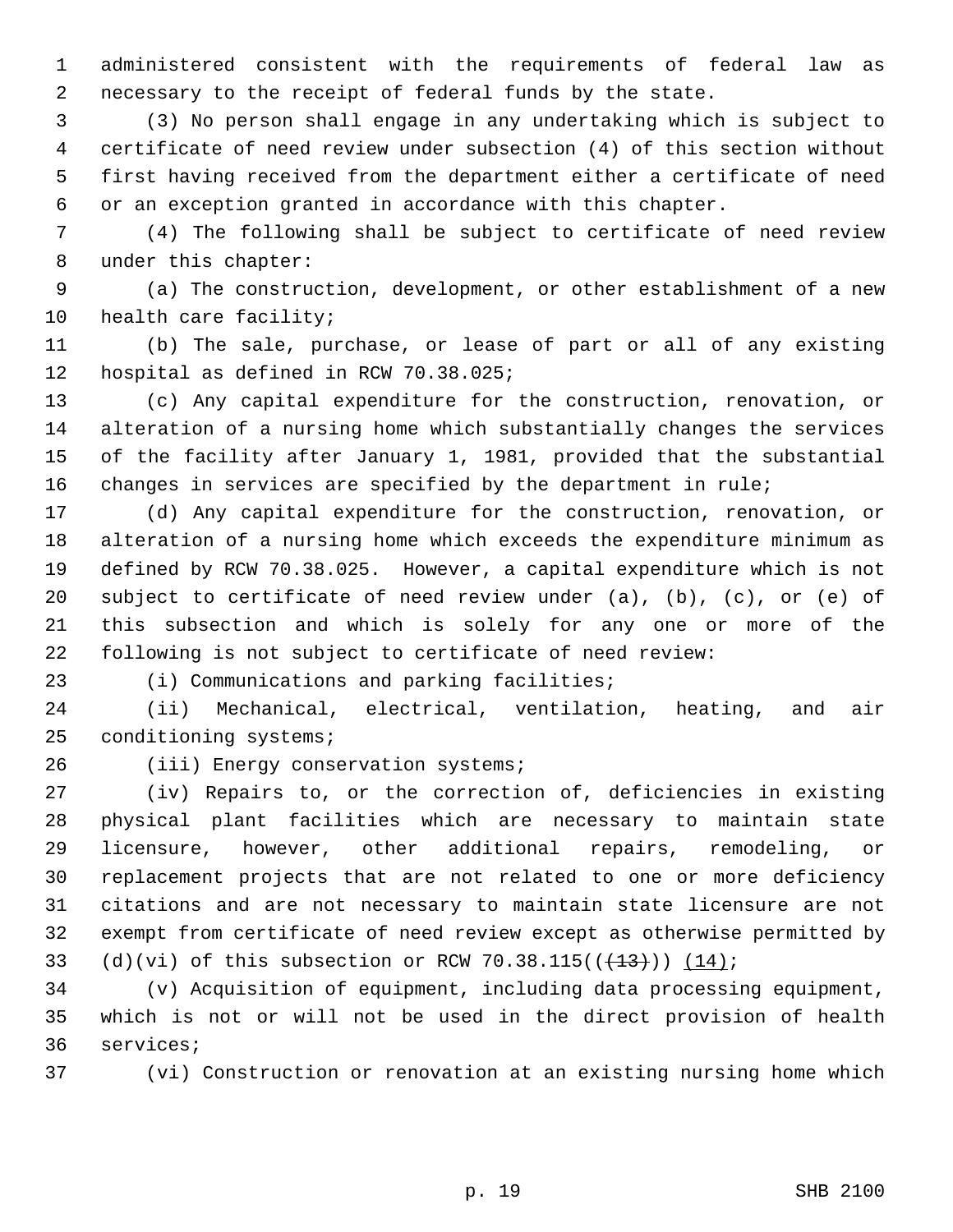involves physical plant facilities, including administrative, dining areas, kitchen, laundry, therapy areas, and support facilities, by an existing licensee who has operated the beds for at least one year;

(vii) Acquisition of land; and

(viii) Refinancing of existing debt;

 (e) A change in bed capacity of a health care facility which increases the total number of licensed beds or redistributes beds among acute care, nursing home care, and boarding home care if the bed redistribution is to be effective for a period in excess of six months, or a change in bed capacity of a rural health care facility licensed under RCW 70.175.100 that increases the total number of nursing home beds or redistributes beds from acute care or boarding home care to nursing home care if the bed redistribution is to be effective for a period in excess of six months. A health care facility certified as a critical access hospital under 42 U.S.C. 1395i-4 may increase its total number of licensed beds to the total number of beds permitted under 42 U.S.C. 1395i-4 for acute care and may redistribute beds permitted under 42 U.S.C. 1395i-4 among acute care and nursing home care without being subject to certificate of need review. If there is a nursing home licensed under chapter 18.51 RCW within twenty-seven miles of the critical access hospital, the critical access hospital is subject to certificate of need review except for:

 (i) Critical access hospitals which had designated beds to provide nursing home care, in excess of five swing beds, prior to December 31, 2003; or

(ii) Up to five swing beds.

 Critical access hospital beds not subject to certificate of need review under this subsection (4)(e) will not be counted as either acute care or nursing home care for certificate of need review purposes. If a health care facility ceases to be certified as a critical access hospital under 42 U.S.C. 1395i-4, the hospital may revert back to the type and number of licensed hospital beds as it had when it requested critical access hospital designation;

 (f) Any new tertiary health services which are offered in or through a health care facility or rural health care facility licensed under RCW 70.175.100, and which were not offered on a regular basis by, in, or through such health care facility or rural health care facility